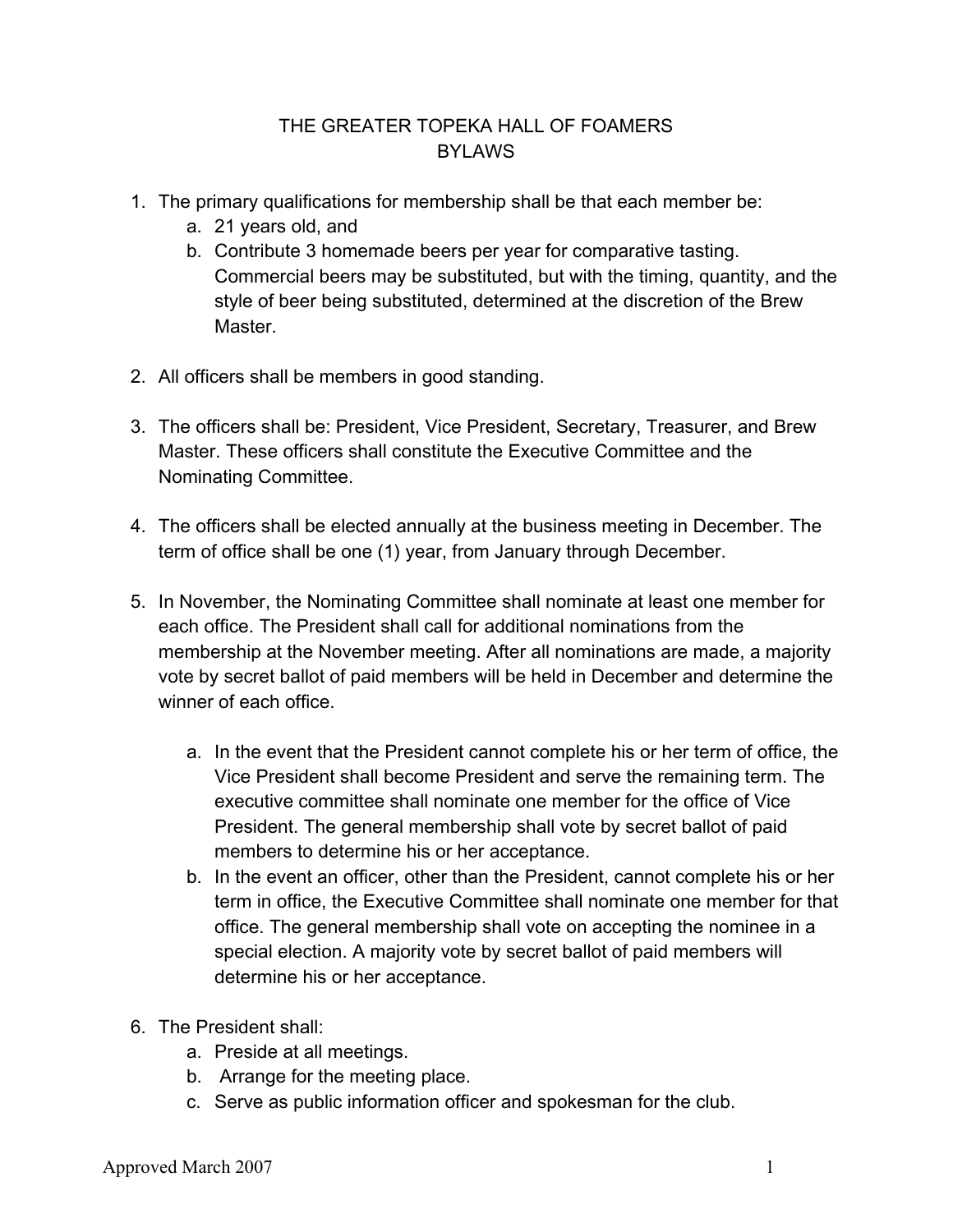- 7. The Vice President shall:
	- a. Be in charge of technical information.
	- b. Assist the Brew Master in the development, planning, and presentation of programs.
	- c. Preside at meetings in the absence of the President.
- 8. The Secretary shall:
	- a. Maintain and distribute a complete record of club activities, minutes of the meetings, an accurate record of active members, and records of the executive committee and their actions.
	- b. Notify members of the date, time, and place of all meetings.
- 9. Treasurer shall:
	- a. Collect and record payment of club dues.
	- b. Be responsible for payment of the club debts.
	- c. Maintain the bank account in good condition.
	- d. Submit a comprehensive annual report to the membership in January following the completion of the Club's fiscal year, which shall be on a calendar year basis.
	- e. Ensure a smooth transfer of fiscal records and bank account authority to the new Treasurer.
- 10.The Brew Master shall, at his or her discretion:
	- a. Decide what types of beer are to be tasted at each meeting during comparative tasting.
	- b. List the beers for the comparative tasting for the next meeting and contact the members who are to bring the beers.
	- c. Keep accurate records of the types of beer contributed by members and the recipes of those beers, when provided by members.
	- d. Be in charge of the monthly programs, which may include a tasting of commercial or homebrewed beer, technical clinics on homebrew topics, presentations by outside experts on relevant topics, or some combination of these formats.